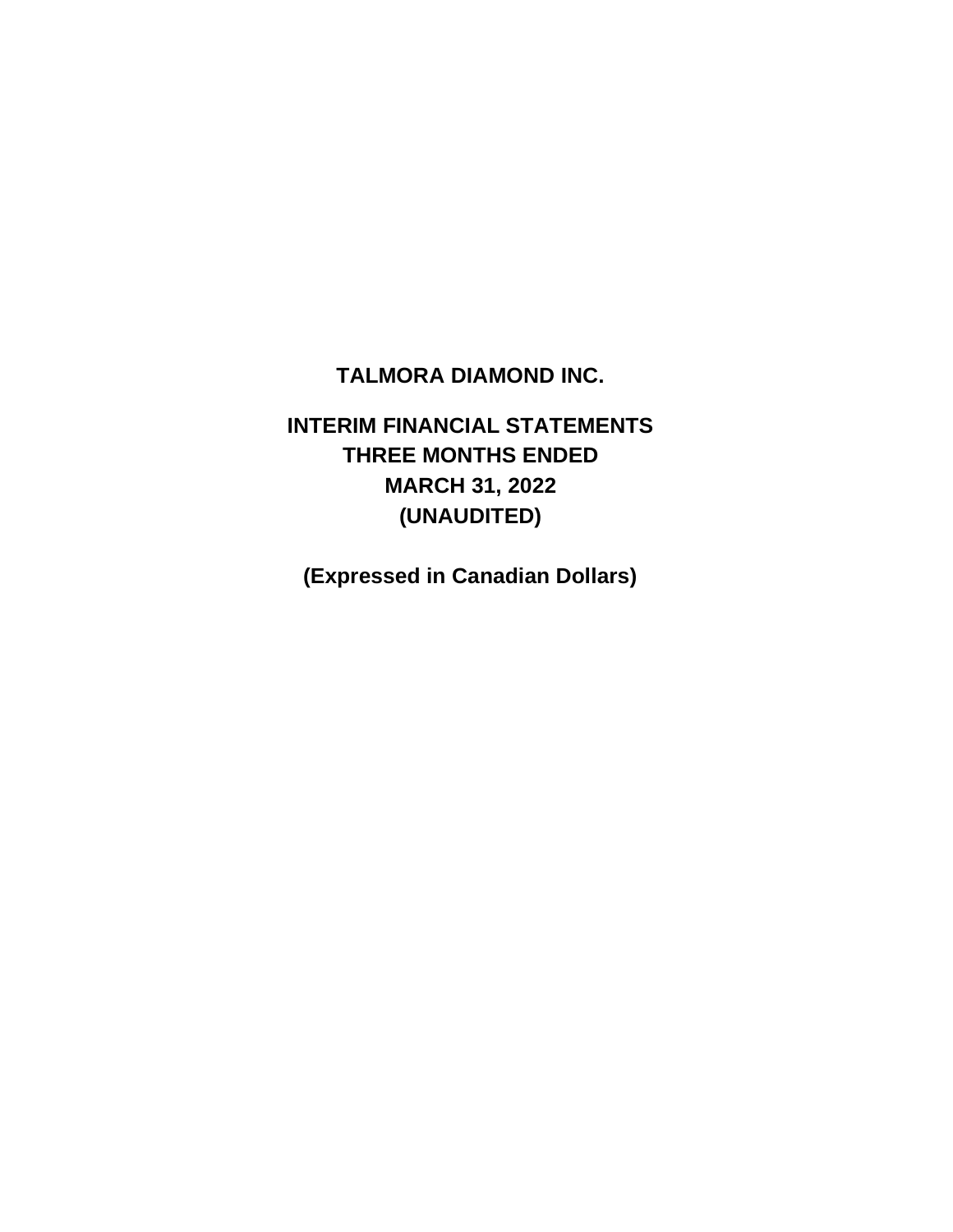# **TALMORA DIAMOND INC.**

# **NOTICE OF NO AUDITOR REVIEW OF INTERIM FINANCIAL STATEMENTS**

Under National Instrument 51-102, Part 4, subsection 4.3 (3) (a), if an auditor has not performed a review of the interim financial statements, they must be accompanied by a notice indicating that an auditor has not reviewed the financial statements.

The accompanying unaudited condensed interim financial statements of the Company have been prepared by and are the responsibility of the Company's management.

The Company's independent auditor has not performed a review of these financial statements in accordance with standards established by the Canadian Institute of Chartered Accountants for a review of interim financial statements by an entity's auditor.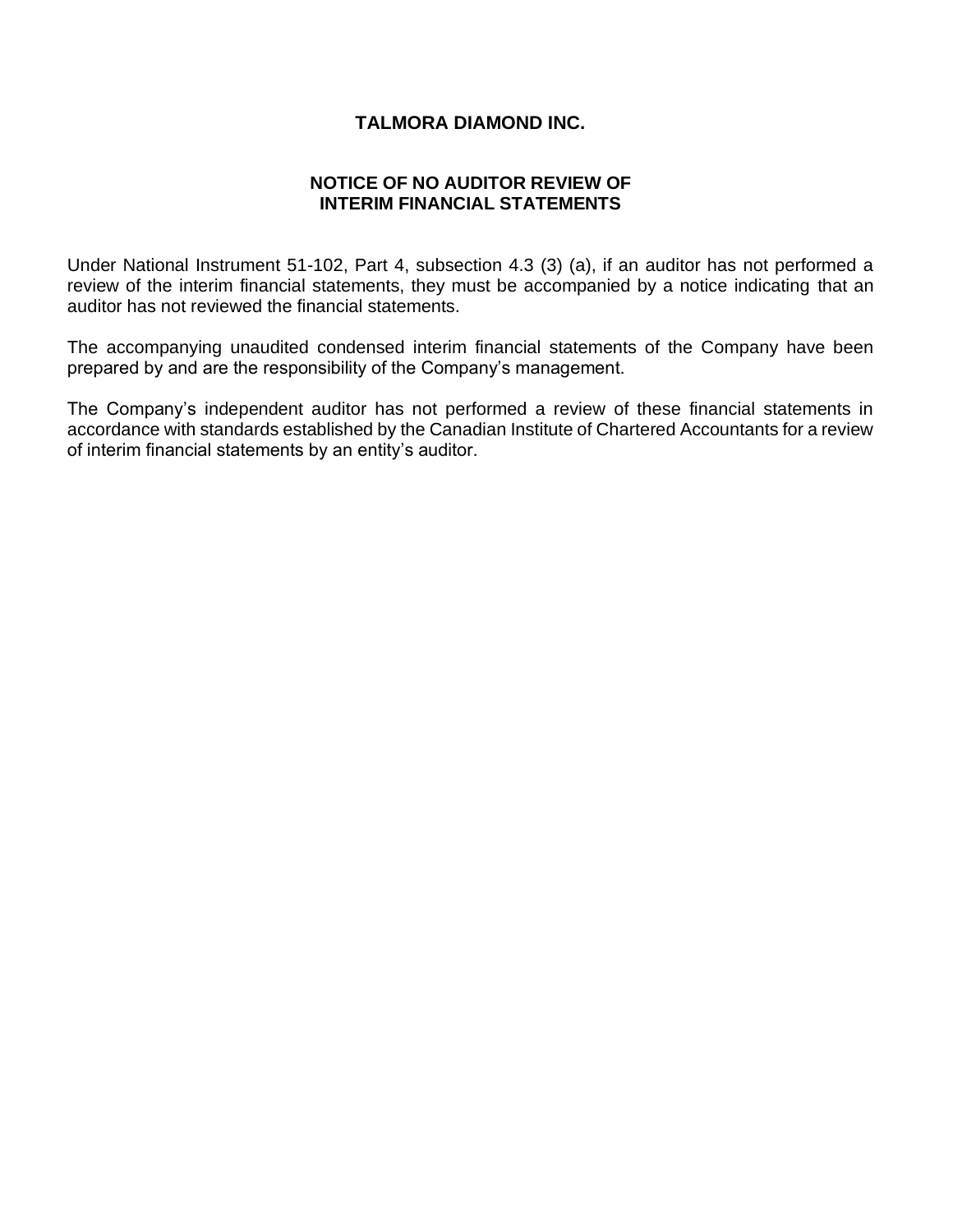# **Table of Contents** March 31, 2022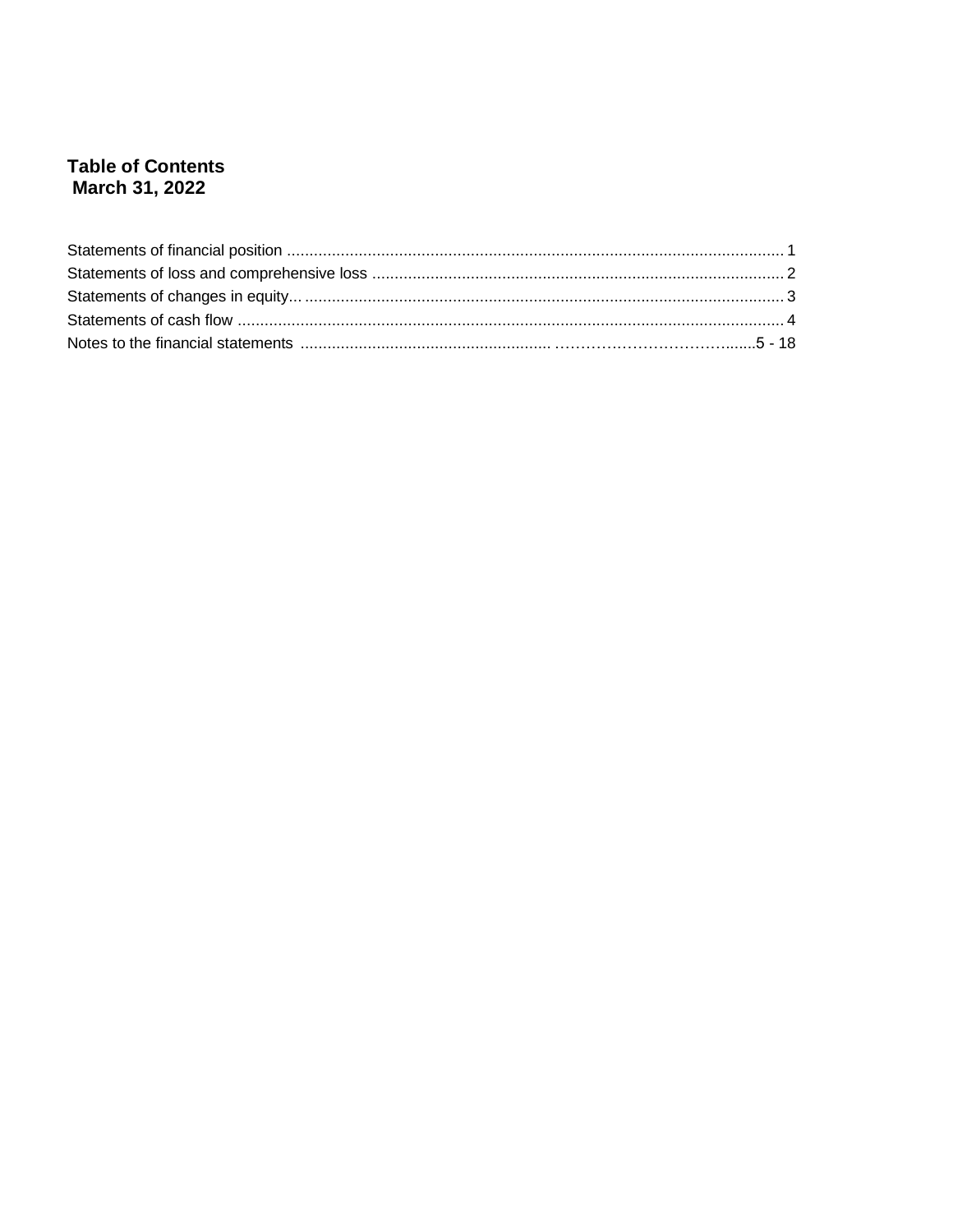## **TALMORA DIAMOND INC.** 1 **STATEMENTS OF FINANCIAL POSITION (Expressed in Canadian Dollars) (UNAUDITED) FOR THE THREE MONTHS ENDED MARCH 31, 2022**

|                                                                                                                                                                           | <b>Notes</b> | As at<br>March 31, 2022<br>\$                             | As at<br>December 31, 2021<br>\$                      |
|---------------------------------------------------------------------------------------------------------------------------------------------------------------------------|--------------|-----------------------------------------------------------|-------------------------------------------------------|
|                                                                                                                                                                           |              |                                                           |                                                       |
| <b>ASSETS</b><br>Current<br>Cash<br>Sundry receivables                                                                                                                    |              | 21,610<br>3,213                                           | 222<br>7,393                                          |
| <b>Total assets</b>                                                                                                                                                       |              | 24,823                                                    | 7,615                                                 |
| <b>LIABILITIES</b><br>Current<br>Accounts payable and accrued liabilities<br><b>Total liabilities</b>                                                                     |              | 35,098<br>35,098                                          |                                                       |
| <b>SHAREHOLDERS' EQUITY</b><br>Share capital<br>Share-based payment reserve<br><b>Deficit</b><br>Total shareholders' equity<br>Total liabilities and shareholders' equity | 7<br>8       | 3,484,153<br>87,534<br>(3,581,962)<br>(10, 275)<br>24,823 | 3,414,486<br>107,201<br>(3,514,072)<br>7,615<br>7,615 |
| Going concern (Note 1)<br>Commitments and contingencies (Notes 6 and 12)<br>Subsequent events (Note 14)<br>Approved on behalf of the Board of Directors:                  |              |                                                           |                                                       |

/s/ Raymond Davies /s/ Joan Fiset<br>Director Director Director

The accompanying notes are an integral part of these financial statements.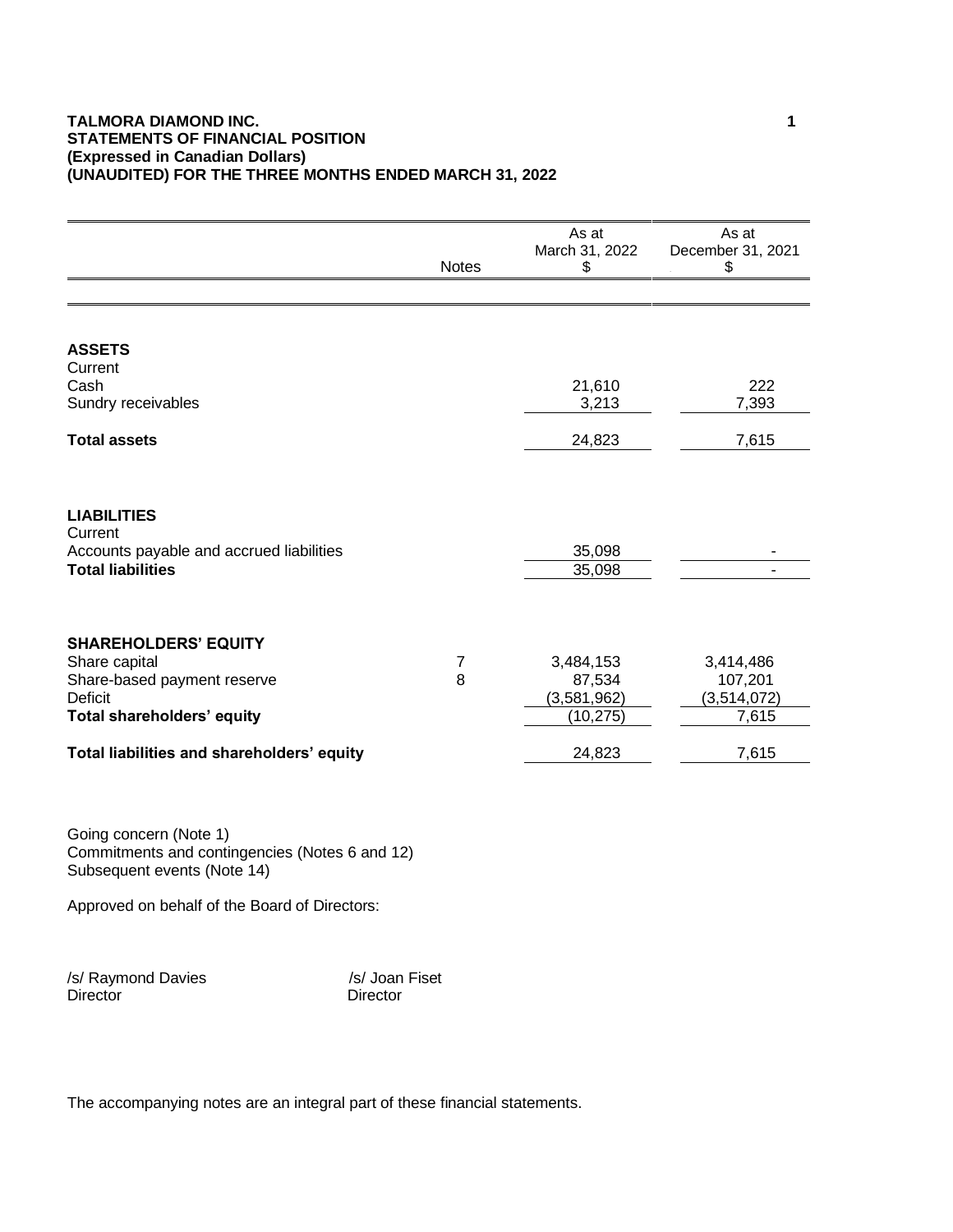## **TALMORA DIAMOND INC. 2 STATEMENTS OF LOSS AND COMPREHENSIVE LOSS (Expressed in Canadian Dollars) (UNAUDITED) FOR THE THREE MONTHS ENDED MARCH 31, 2022**

|                                                                                                               | <b>Notes</b>     | 2022<br>\$                 | 2021<br>\$               |
|---------------------------------------------------------------------------------------------------------------|------------------|----------------------------|--------------------------|
|                                                                                                               |                  |                            |                          |
| <b>Expenses</b>                                                                                               |                  |                            |                          |
| Administration<br>Exploration and evaluation expenditures<br>Share-based payments<br><b>Professional fees</b> | 11<br>6<br>8, 11 | 11,374<br>43,919<br>12,600 | 8,988<br>2,516<br>10,200 |
| Loss before interest and other income                                                                         |                  | 67,893                     | 21,704                   |
| Total interest income                                                                                         |                  | 3                          | 709                      |
| Net income (loss) and comprehensive<br>(loss) for the year                                                    |                  | (67, 890)                  | (20, 995)                |
| (Deficit), beginning of period                                                                                |                  | (3,514,072)                | (3,430,662)              |
| (Deficit), end of period                                                                                      |                  | (3,581,962)                | (3,451,656)              |
| Net income (loss) per share - basic and diluted                                                               |                  | (0.001)                    | (0.0003)                 |
| Weighted average number of shares outstanding<br>- basic and diluted                                          |                  | 73,539,943                 | 71,927,245               |

The accompanying notes are an integral part of these financial statements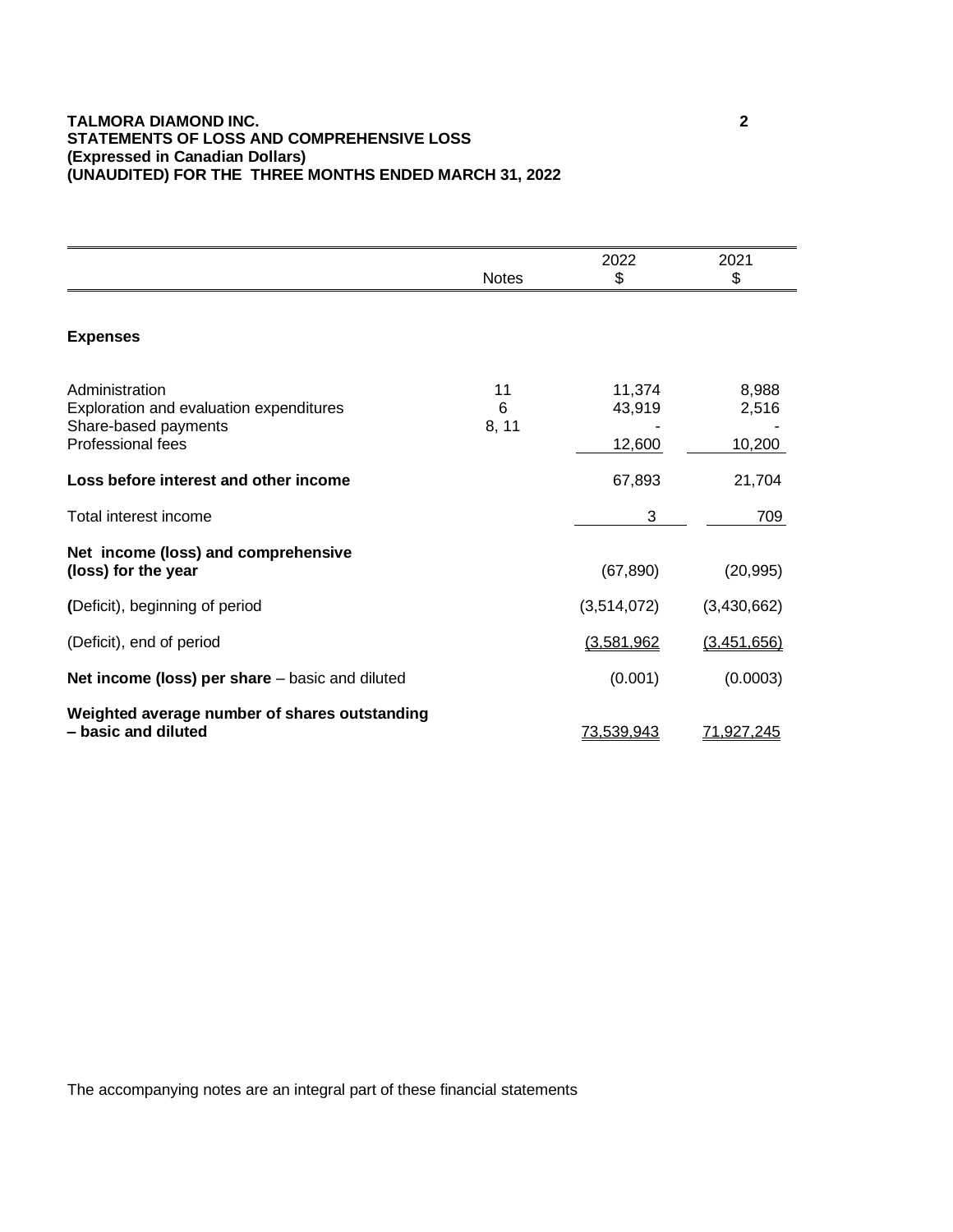## **TALMORA DIAMOND INC. 3 STATEMENTS OF CHANGES IN EQUITY (Expressed in Canadian Dollars) (UNAUDITED) FOR THE THREE MONTHS ENDED MARCH 31, 2022**

|                                     | <b>Notes</b> | <b>Share</b><br>Capital | <b>Share-Based</b><br>Payment<br><b>Reserve</b><br>\$ | <b>Deficit</b><br>\$ | Total<br>\$ |
|-------------------------------------|--------------|-------------------------|-------------------------------------------------------|----------------------|-------------|
|                                     |              |                         |                                                       |                      |             |
| Balance at December 31, 2020        |              | 3,344,557               | 103,374                                               | (3,430,661)          | 17,270      |
| Share-based payments                | 8            |                         |                                                       |                      |             |
| Expired stock options               |              | 69,929                  | (19, 929)                                             |                      | 50,000      |
| Net (loss) and comprehensive (loss) |              |                         |                                                       | 20,995)              | (20, 995)   |
| Balance at March 31, 2021           |              | 3,414,486               | 83,445                                                | (3, 451, 656)        | 46,275      |
| Exercised stock options             | 7            |                         |                                                       |                      |             |
| Share-based payments                | 8            |                         | 29,500                                                |                      | 29,500      |
| Expired stock options               |              |                         | (5,744)                                               | 5,744                |             |
| Net (loss) and comprehensive (loss) |              |                         |                                                       | (68, 160)            | (68, 160)   |
| Balance at December 31, 2021        |              | 3,414,486               | 107,201                                               | (3,514,072)          | 7,615       |
| <b>Exercised stock options</b>      |              | 69,667                  | (19,667)                                              |                      | 50,000      |
| Net (loss) and comprehensive (loss) |              |                         |                                                       | (67, 890)            | (67, 890)   |
| Balance at March 31, 2022           |              | 3,484,153               | 87,534                                                | (3,581,962)          | (10, 275)   |

The accompanying notes are an integral part of these financial statements.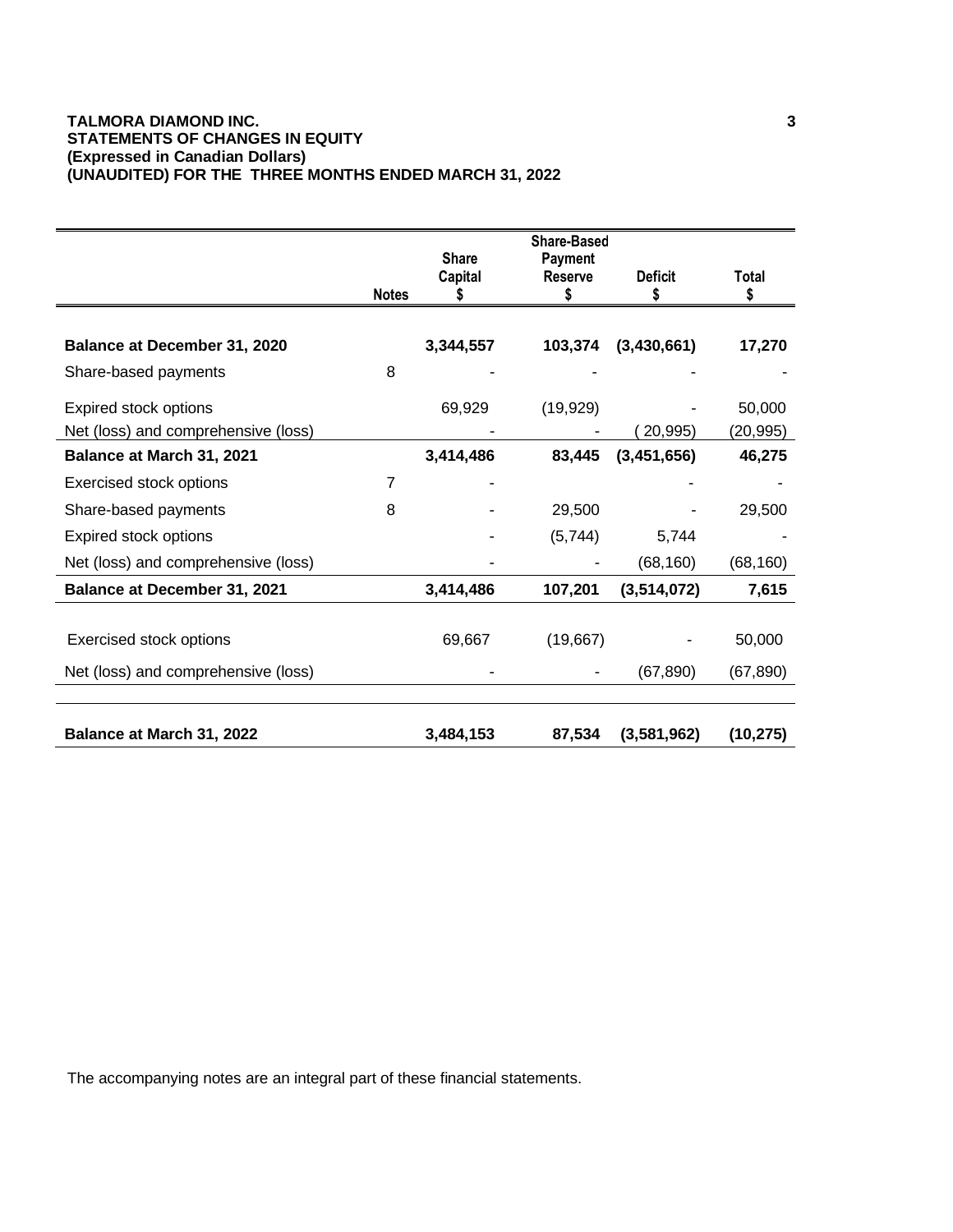## **TALMORA DIAMOND INC. 4 STATEMENTS OF CASH FLOW (Expressed in Canadian Dollars) (UNAUDITED) FOR THE THREE MONTHS ENDED March 31, 2022**

|                                                                        | <b>Notes</b> | 2022<br>\$ | 2021<br>\$ |
|------------------------------------------------------------------------|--------------|------------|------------|
| <b>CASH FLOWS FROM OPERATING ACTIVITIES</b><br>Net (loss) for the year |              | (67, 890)  | 20,995     |
| Changes not involving cash:<br>Share-based payments                    |              |            |            |
| Changes in non-cash working capital balances:                          |              |            |            |
| Change in sundry receivables                                           |              | 4,180      | 5,222      |
| Change in accounts payable and accrued liabilities                     |              | 35,098     |            |
| Cash flows from operating activities                                   |              | (28, 612)  | (15, 773)  |
| <b>CASH FLOWS FROM FINANCING ACTIVITIES</b>                            |              |            |            |
| Option exercises                                                       | 8            | 50,000     | 50,000     |
| Cash flows from financing activities                                   |              | 50,000     | 50,000     |
| Increase in cash                                                       |              | 21,388     | 34,227     |
| Cash, beginning of year                                                |              | 222        | 9,268      |
| Cash, end of year                                                      |              | 21,610     | 43,495     |
|                                                                        |              |            |            |

The accompanying notes are an integral part of these financial statements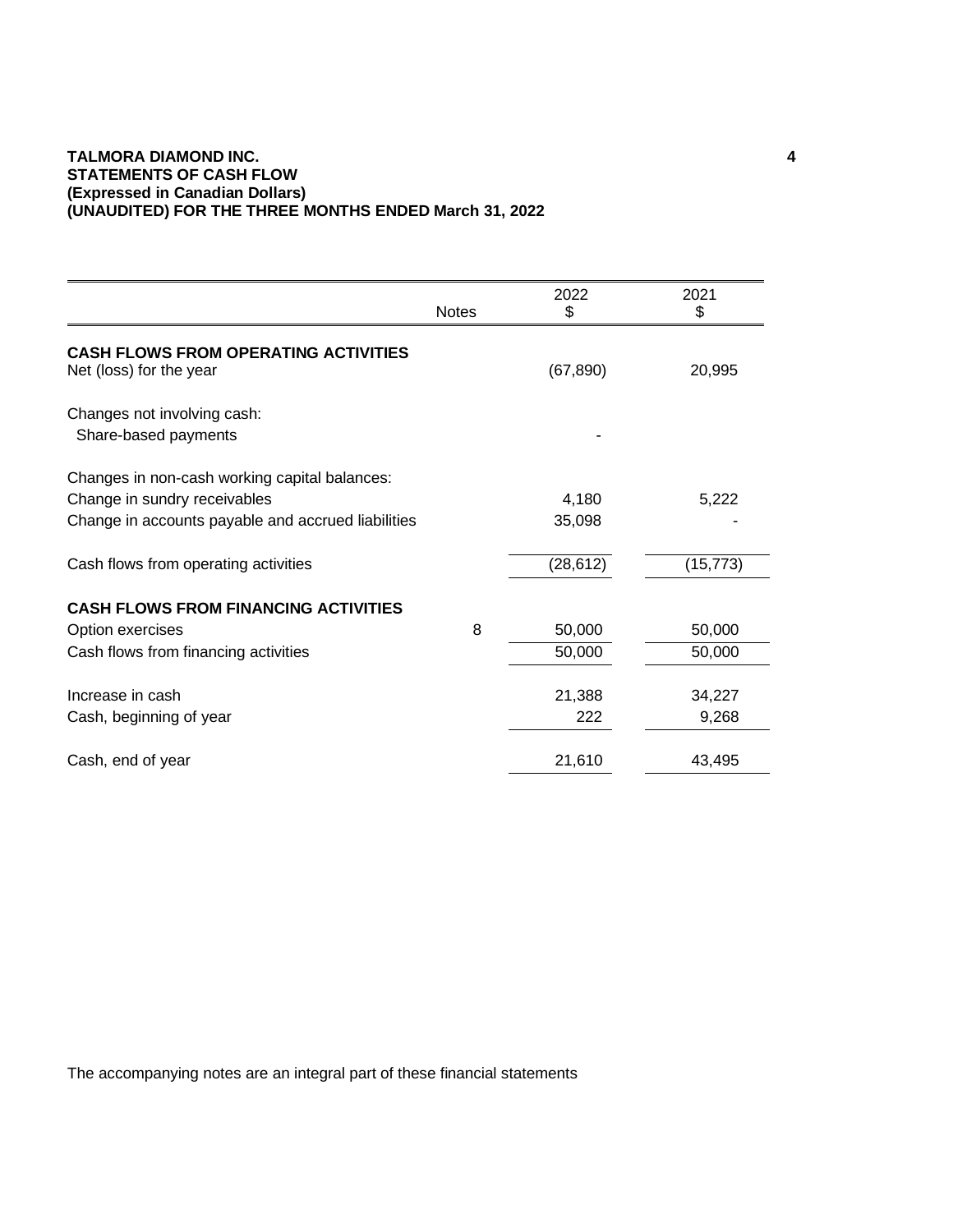## **1. CORPORATE INFORMATION AND GOING CONCERN**

Talmora Diamond Inc. (the "Company" or "Talmora") was incorporated on April 18, 1996 under the Canada Business Corporations Act. The Company is publicly traded with its shares listed on the Canadian Securities Exchange. The Company's registered and head office is located at 6 Willowood Court, Toronto, Ontario, Canada, M2J 2M3.

These condensed interim financial statements were reviewed, approved and authorized for issue by the Board of Directors on May 29, 2022.

The Company is in the business of exploring and evaluating mineral exploration properties. There has been no determination whether the Company's interests in mineral properties contain mineral reserves, which are economically recoverable. Although the Company has taken steps to verify title to the properties on which it is conducting exploration and in which it has an interest, in accordance with industry standards for the current stage of exploration of such properties, these procedures do not guarantee the Company's title. Property title may be subject to unregistered prior agreements, government licensing requirements or regulations, social licensing requirements and non-compliance with regulatory requirements. The Company's assets may also be subject to increases in taxes and royalties, renegotiation of contracts and political uncertainty.

The business of exploring for minerals involves a high degree of risk and there can be no assurance that current exploration programs will result in profitable mining operations. The Company's continued existence is dependent upon the preservation of its interest in the underlying properties, the discovery of economically recoverable reserves, the achievement of profitable operations, or the ability of the Company to raise alternative financing, if necessary, or alternatively upon the Company's ability to dispose of its interests on an advantageous basis.

As at March 31, 2022 , the Company had continuing losses, cash totaling \$21,610 (2021 – \$43,495) and working capital of (\$10,275) (2021 – \$46,275). The Company's ability to continue operations and fund its exploration property expenditures is dependent on management's ability to secure additional financing. Management is actively pursuing such additional sources of financing, and while it has been successful in doing so in the past, there can be no assurance it will be able to do so in the future (see Note 14). Because of this material uncertainty there is significant doubt about the ability of the Company to continue as a going concern. These financial statements do not include the adjustments that would be necessary should the Company be unable to continue as a going concern. Such adjustments could be material.

## **2. STATEMENT OF COMPLIANCE AND BASIS OF PRESENTATION**

These condensed interim financial statements of the Company have been prepared in accordance with International Financial Reporting Standards ("IFRS") issued by the International Accounting Standards Board ("IASB") and interpretations issued by the International Financing Reporting Committee ("IFRC"). These policies set out in the financial statements were consistently applied to all periods unless otherwise noted.

These condensed interim financial statements financial statements have been prepared on the historical cost basis. In addition, these financial statements have been prepared using the accrual basis of accounting except for cash flow information.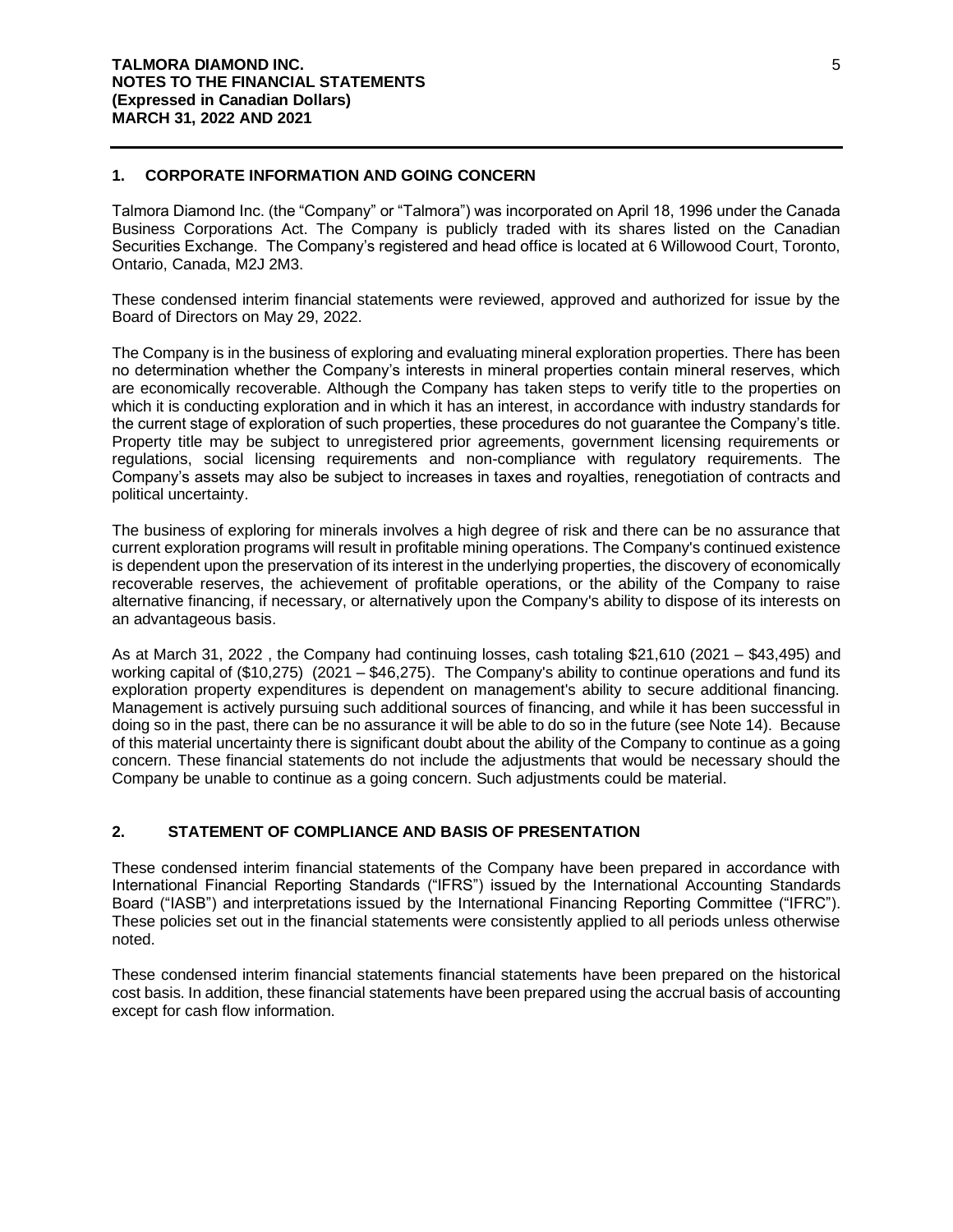## **3. SIGNIFICANT ACCOUNTING JUDGEMENTS AND ESTIMATES**

The preparation of these condensed interim financial statements requires management to make certain estimates, judgments and assumptions that affect the reported amounts of assets and liabilities at the date of the financial statements and reported amounts of expenses during the reporting period. Actual outcomes could differ from these estimates. These financial statements include estimates that, by their nature, are uncertain. The impacts of such estimates are pervasive throughout the financial statements, and may require accounting adjustments based on future occurrences. Revisions to accounting estimates are recognized in the period in which the estimate is revised and future periods if the revision affects both current and future periods.

These estimates are based on historical experience, current and future economic conditions and other factors, including expectations of future events that are believed to be reasonable under the circumstances.

Significant assumptions about the future that management has made that could result in a material adjustment to the carrying amounts of assets and liabilities, in the event that actual results differ from assumptions made, relate to, but are not limited to, the following:

- The inputs used in accounting for share-based payment transactions. Management determines costs for share-based payments using market-based valuation techniques. The fair value of the market-based and performance-based share awards are determined at the date of grant using generally accepted valuation techniques. Assumptions are made and judgment used in applying valuation techniques. These assumptions and judgments include estimating the future volatility of the stock price, expected dividend yield, future employee turnover rates and future employee stock option exercise behaviors and corporate performance. These assumptions are based largely on historical trends and management's expectations of the future. Such judgments and assumptions are inherently uncertain. Changes in these assumptions affect the fair value estimates.
- Management assumption of no material restoration, rehabilitation and environmental obligations, based on the facts and circumstances that existed during the periods. Decommissioning, restoration and similar liabilities are estimated based on the Company's interpretation of current regulatory requirements, constructive obligations and are measured at fair value. Fair value is determined based on the net present value of estimated future cash expenditures for the settlement of decommissioning, restoration or similar liabilities that may occur upon decommissioning of the mine. Such estimates are subject to change based on changes in laws and regulations and negotiations with regulatory authorities.
- In assessing the probability of realizing income tax assets, management makes estimates related to expectations of future taxable income, applicable tax planning opportunities, expected timing of reversals of existing temporary differences and the likelihood that tax positions taken will be sustained upon examination by applicable tax authorities. In making its assessments, management gives additional weight to positive and negative evidence that can be objectively verified. Estimates of future taxable income are based on forecasted cash flows from operations and the application of existing tax laws in each jurisdiction. Where applicable tax laws and regulations are either unclear or subject to ongoing varying interpretations, it is reasonably possible that changes in these estimates can occur that materially affect the amounts of income tax assets recognized. Also, future changes in tax laws could limit the Company from realizing the tax benefits from the deferred tax assets. The Company reassesses unrecognized income tax assets at each reporting period.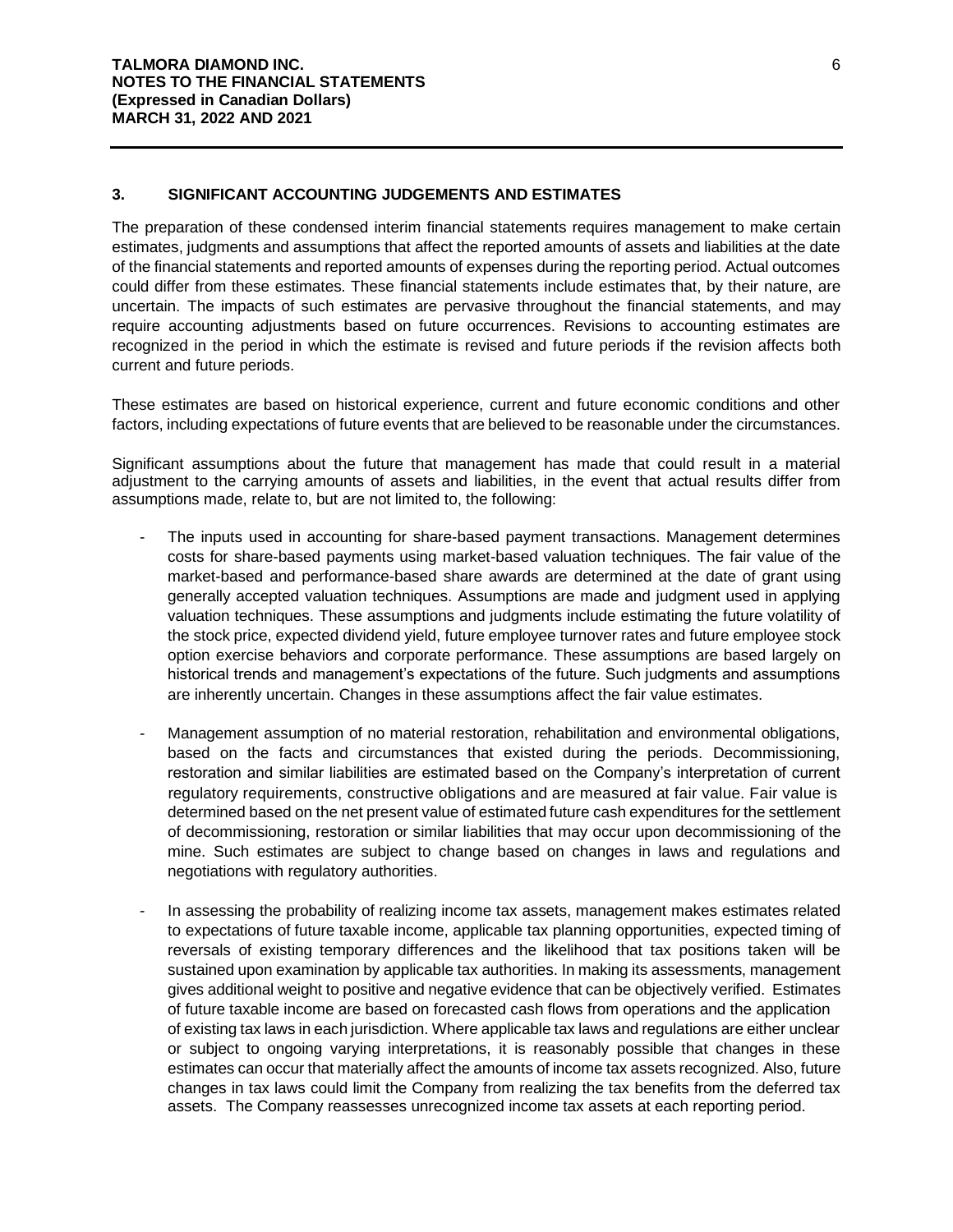#### **3. SIGNIFICANT ACCOUNTING JUDGEMENTS AND ESTIMATES (Continued)**

- The Company is subject to income, value added, withholding and other taxes. Significant judgment is required in determining the Company's provisions for taxes. There are many transactions and calculations for which the ultimate tax determination is uncertain during the ordinary course of business. The Company recognizes liabilities for anticipated tax audit issues based on estimates of whether additional taxes will be due. The determination of the Company's income, value added, withholding and other tax liabilities requires interpretation of complex laws and regulations. The Company's interpretation of taxation law as applied to transactions and activities may not coincide with the interpretation of the tax authorities. All tax related filings are subject to government audit and potential reassessment subsequent to the reporting date. Where the final tax outcome of these matters is different from the amounts that were initially recorded, such differences will impact the tax related accruals and deferred income tax provisions in the period in which such determination is made.
- Contingencies (see Note 12)

## **4. SIGNIFICANT ACCOUNTING POLICIES**

#### **Functional and presentation currency**

The Company's presentation and functional currency is the Canadian dollar ("\$"). The Company does not have any foreign operations. Transactions in currencies other than the functional currency are recorded at the rates of exchange prevailing on the dates of transactions. At each reporting date, monetary assets and liabilities that are denominated in foreign currencies are translated at the rates prevailing at the reporting date. Non-monetary items that are measured in terms of historical cost in a foreign currency are not retranslated. Foreign exchange gains and losses resulting from the settlement of such transactions and from the re-measurement of monetary items at period end exchange rates are recognized in the statement of loss.

#### **Flow through shares**

The Company finances a portion of its project exploration and evaluation activities through the issuance of flow-through shares. Under the terms of the flow-through common share issuances, the tax attributes of the related expenditures are renounced to investors and deferred income tax expense and income tax liabilities are increased by the estimated income tax benefits renounced by the Company to the investors. On the date of issuance of the flow-through shares, the premium relating to the proceeds received in excess of the fair value of the Company's common shares is allocated to liabilities. The premium liability is reduced during the period of renunciation. The reduction to the premium liability in the period of renunciation is recognized through net loss.

Where the Company has unused tax benefits on loss carry forwards and tax pools in excess of book value available for deduction, the Company offsets the increase in deferred tax liabilities resulting in an offsetting recovery of deferred income taxes being recognized through net loss in the reporting period.

#### **Segment reporting**

An operating segment is a component of the Company that engages in business activities from which it may earn revenues and incur expenses, including revenues and expenses that relate to transactions with any of the Company's other components. The Company currently operates in one business segment, being the exploration and evaluation of resource properties. All of the Company's assets are located in Canada.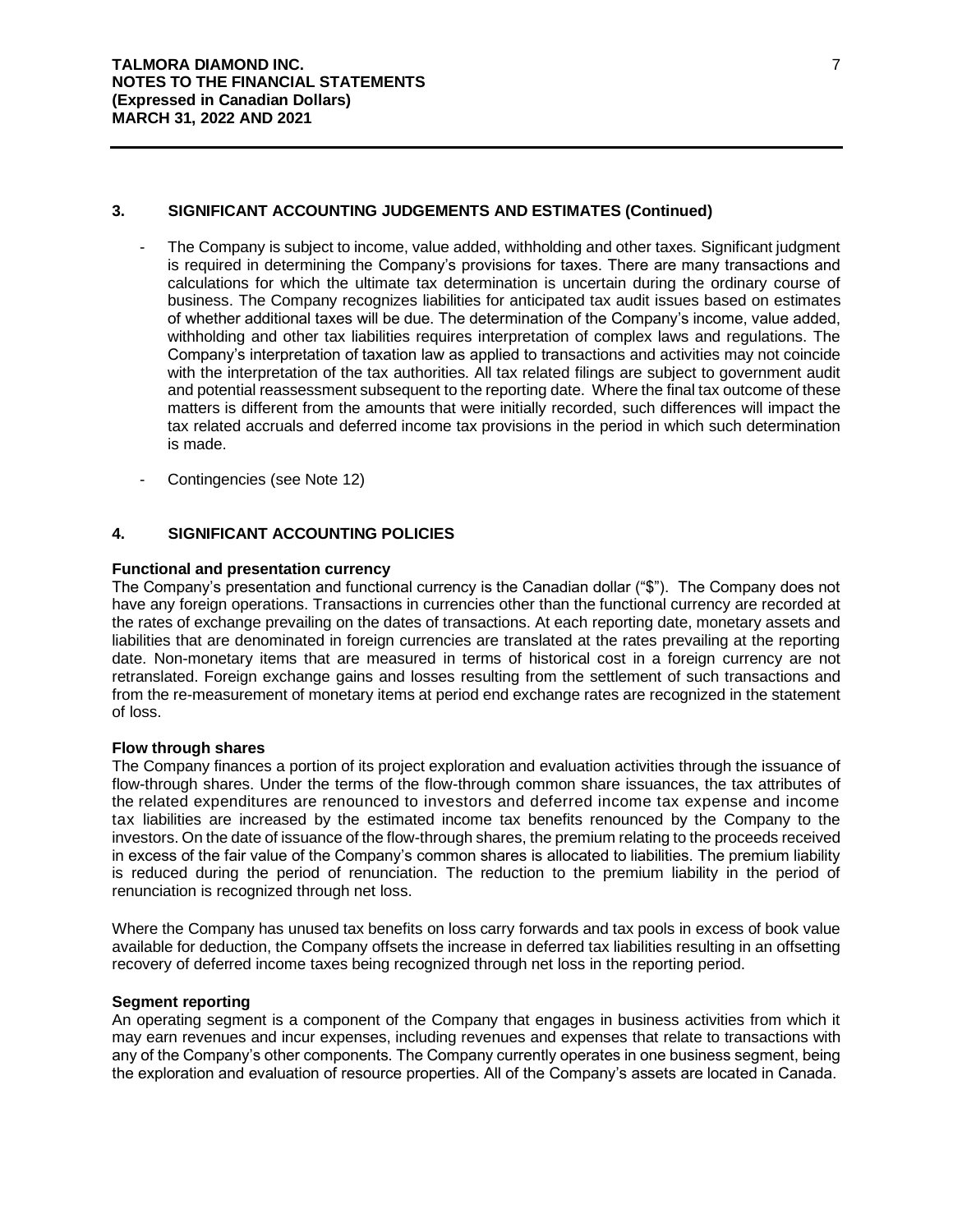#### **Share-based payment**

Equity-settled share-based payments to employees and others providing similar services are measured at the fair value of the equity instruments at the grant date. Details regarding the determination of the fair value of equity-settled share-based transactions are set out in the stock options and share-based payment reserve (Note 8).

The fair value is measured at the grant date and each tranche is recognized on a graded-vesting basis over the period in which options vest. At the end of each reporting period, the Company revises its estimate of the number of equity instruments expected to vest. The impact of the revision of the original estimates, if any, is recognized in profit or loss such that the cumulative expense reflects the revised estimate, with a corresponding adjustment to the equity-settled employee benefits reserve.

Equity-settled share-based payment transactions with parties other than employees are measured at the fair value of the goods or services received, except where that fair value cannot be estimated reliably, in which case they are measured at the fair value of the equity instruments granted, measured at the date the entity obtains the goods or the counterparty renders the service.

For those options and warrants that expire after vesting, the recorded value is transferred to deficit.

#### **Deferred tax**

Deferred tax is recognized on temporary differences between the carrying amounts of assets and liabilities in the financial statements and the corresponding tax bases used in the computation of taxable profit. Deferred tax liabilities are generally recognized for all taxable temporary differences. Deferred tax assets are generally recognized for all deductible temporary differences to the extent that it is probable that taxable profits will be available against which those deductible temporary differences can be utilized. Such deferred tax assets and liabilities are not recognized if the temporary difference arises from the initial recognition (other than in a business combination) of assets and liabilities in a transaction that affects neither the taxable profit nor the accounting profit.

The carrying amount of deferred tax assets is reviewed at the end of each reporting period and reduced to the extent that it is no longer probable that sufficient taxable profits will be available to allow all or part of the asset to be recovered.

Deferred tax assets and liabilities are measured at the tax rates that are expected to apply in the period in which the liability is settled or the asset realized, based on tax rates (and tax laws) that have been enacted or substantively enacted by the end of the reporting period.

The measurement of deferred tax liabilities and assets reflects the tax consequences that would follow from the manner in which the Company expects, at the end of the reporting period, to recover or settle the carrying amount of its assets and liabilities. Deferred tax assets and liabilities are offset when there is a legally enforceable right to offset current tax assets against current tax liabilities and when they relate to income taxes levied by the same taxation authority and the Company intends to settle its current tax assets and liabilities on a net basis.

#### **Loss per share**

The Company presents basic and diluted loss per share data for its common shares, calculated by dividing the loss attributable to common shareholders of the Company by the weighted average number of common shares outstanding during the period. Diluted loss per share is determined by adjusting the loss attributable to common shareholders and the weighted average number of common shares outstanding for the effects of all warrants and options outstanding that may add to the total number of common shares. The issued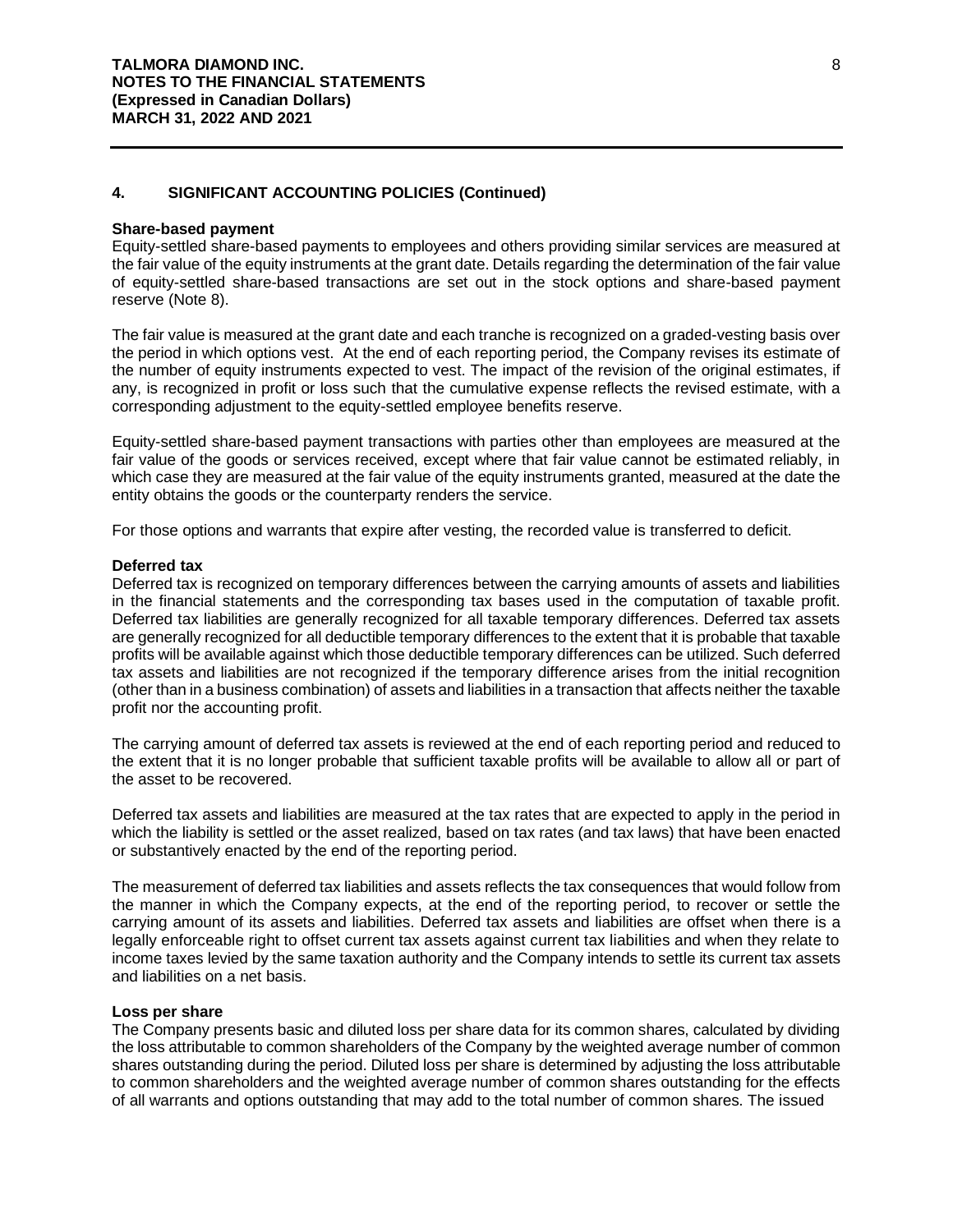and outstanding stock options and warrants were not included in the calculation of diluted loss per share for the periods presented, as their effect would be anti-dilutive.

#### **Cash and cash equivalents**

Cash and cash equivalents in the statement of financial position are comprised of cash at banks, on hand, short-term deposits with an original maturity of three months or less, and guaranteed investment certificates which are readily convertible into a known amount of cash. The Company's cash and cash equivalents are invested with major financial institutions in business accounts and guaranteed investment certificates that are available on demand by the Company for its programs. The Company does not invest in any assetbacked deposits/investments. As at December 31, 2021, the Company had cash of \$222 (2020 - \$9,268)

#### **Share capital**

Common shares are classified as equity. Costs directly attributable to the issue of new shares and warrants are shown in equity as a deduction, net of tax benefits received, if any, from proceeds.

#### **Provisions**

A provision is recognized if, as a result of a past event, the Company has a present legal or constructive obligation that can be estimated reliably, and it is probable that an outflow of economic benefits will be required to settle the obligation.

The timing of recognition and quantification of the liability requires the application of judgment to existing facts and circumstances, which can be subject to change. A change in estimate of a recognized provision or liability would result in a charge or credit to operations in the period in which the change occurs, with the exception of decommissioning and restoration costs described below.

If the effect of the time value of money is material, provisions are determined by discounting the expected future cash flows at a pre-tax rate that reflects current market assessments of the time value of money.

Where discounting is used, the increase in the provision due to the passage of time referred to as "unwinding of discount" is recognized in the statement of loss as a finance cost.

#### *Decommissioning and restoration provisions*

The Company records the present value of estimated costs of legal and constructive obligations required to restore operating locations in the period in which the obligation is incurred. The nature of these restoration activities includes dismantling and removing structures, rehabilitating mines and tailings dams, dismantling operating facilities, closure of plant and waste sites, and restoration, reclamation and re-vegetation of affected areas.

The obligation generally arises when the asset is installed or the ground / environment is disturbed at the production location. When the liability is initially recognized, the present value of the estimated cost is capitalized by increasing the carrying amount of the related mining assets to the extent that it was incurred prior to the production of related ore. Over time, the discounted liability is increased for the change in present value based on the discount rates that reflect current market assessments and the risks specific to the liability. The periodic unwinding of the discount is recognized in the statement of loss as a finance cost.

Additional disturbances or changes in rehabilitation costs will be recognized as additions or charges to the corresponding assets and rehabilitation liability when they occur. For closed sites, changes to estimated costs are recognized immediately in the statement of loss.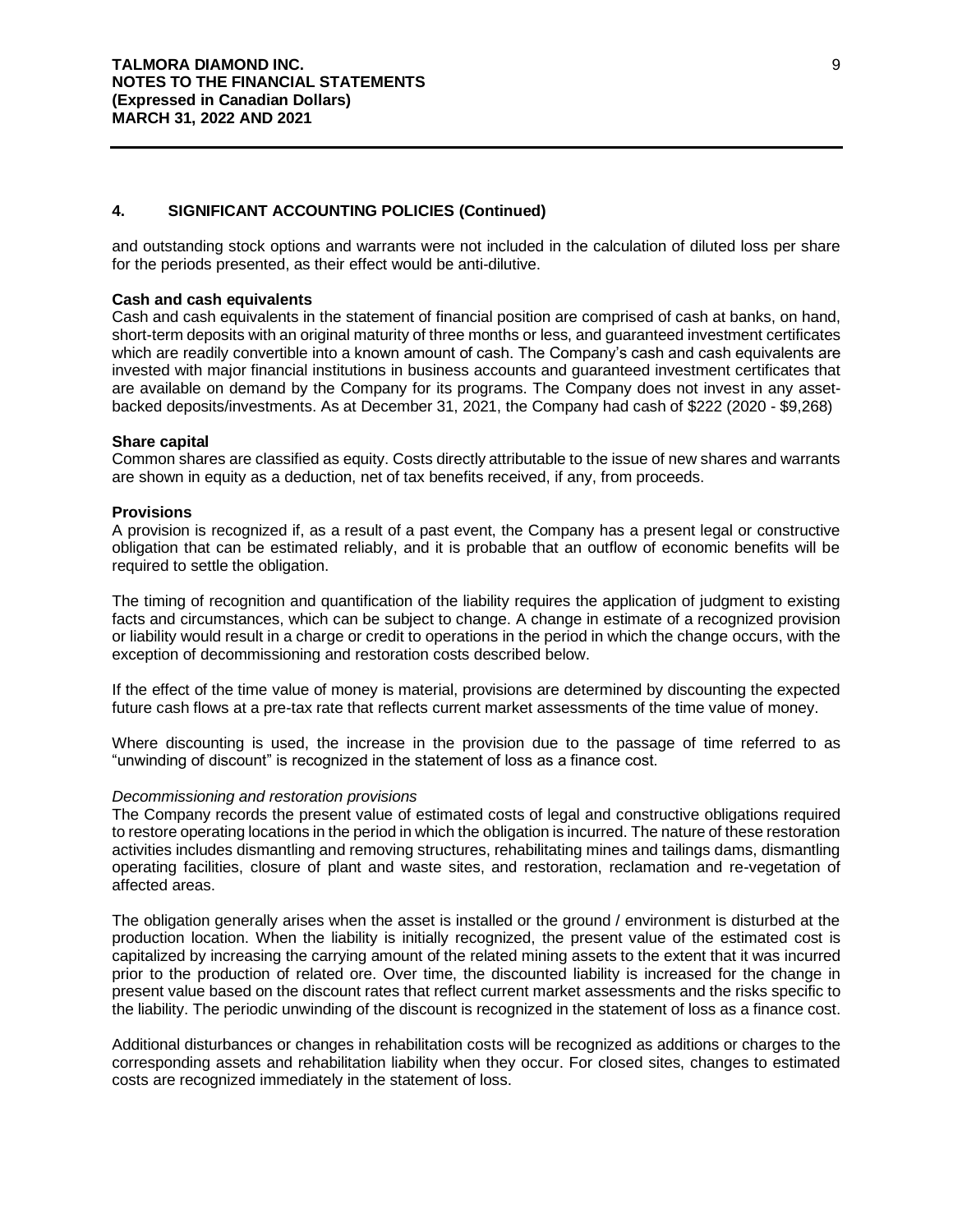#### **Provisions (cont'd)**

The Company does not currently have any such significant legal or constructive obligations and therefore no decommissioning liabilities have been recorded as at March 31, 2022 and December 31, 2021.

Contingent assets are not recognized in the financial statements but they are disclosed by way of a note if they are deemed probable.

Contingent liabilities are possible obligations whose existence will only be confirmed by future events not wholly within the control of the Company. Contingent liabilities are recognized in the financial statements unless the possibility of an outflow of economic resources is considered remote, uncertain, difficult to quantify or the events giving rise to such contingent liabilities occur subsequent to the reporting date. In these cases, they are disclosed in the notes to the financial statements.

#### **Exploration and evaluation expenditures**

The Company expenses exploration and evaluation expenditures as incurred. Exploration and evaluation expenditures include acquisition costs of mineral properties, property option payments and exploration and evaluation activity.

Once a project has been established as commercially viable and technically feasible, related development expenditures are capitalized. This includes costs incurred in preparing the site for mining operations. Capitalization ceases when the mine is capable of commercial production, with the exception of development costs that give rise to a future benefit.

Farm-outs in the exploration and evaluation phase the Company does not record any expenditures made by the farmee on its account. Any cash consideration received directly from the farmee is credited to the statement of loss.

#### **Financial assets and liabilities**

#### **Financial assets**

#### **Initial recognition and measurement**

Non-derivative financial assets within the scope of IFRS 9 are classified and measured as "financial assets at fair value", as either Fair Value through Profit or Loss ("FVPL") or Fair Value through Other Comprehensive Income ("FVOCI"), and "financial assets at amortized costs", as appropriate. The Company determines the classification of financial assets at the time of initial recognition based on the Company's business model and the contractual terms of the cash flows.

All financial assets are recognized initially at fair value plus, in the case of financial assets not at FVPL, directly attributable transaction costs on the trade date at which the Company becomes a party to the contractual provisions of the instrument.

Financial assets with embedded derivatives are considered in their entirety when determining their classification at FVPL or at amortized cost. The Company has classified cash and sundry receivables at amortized cost.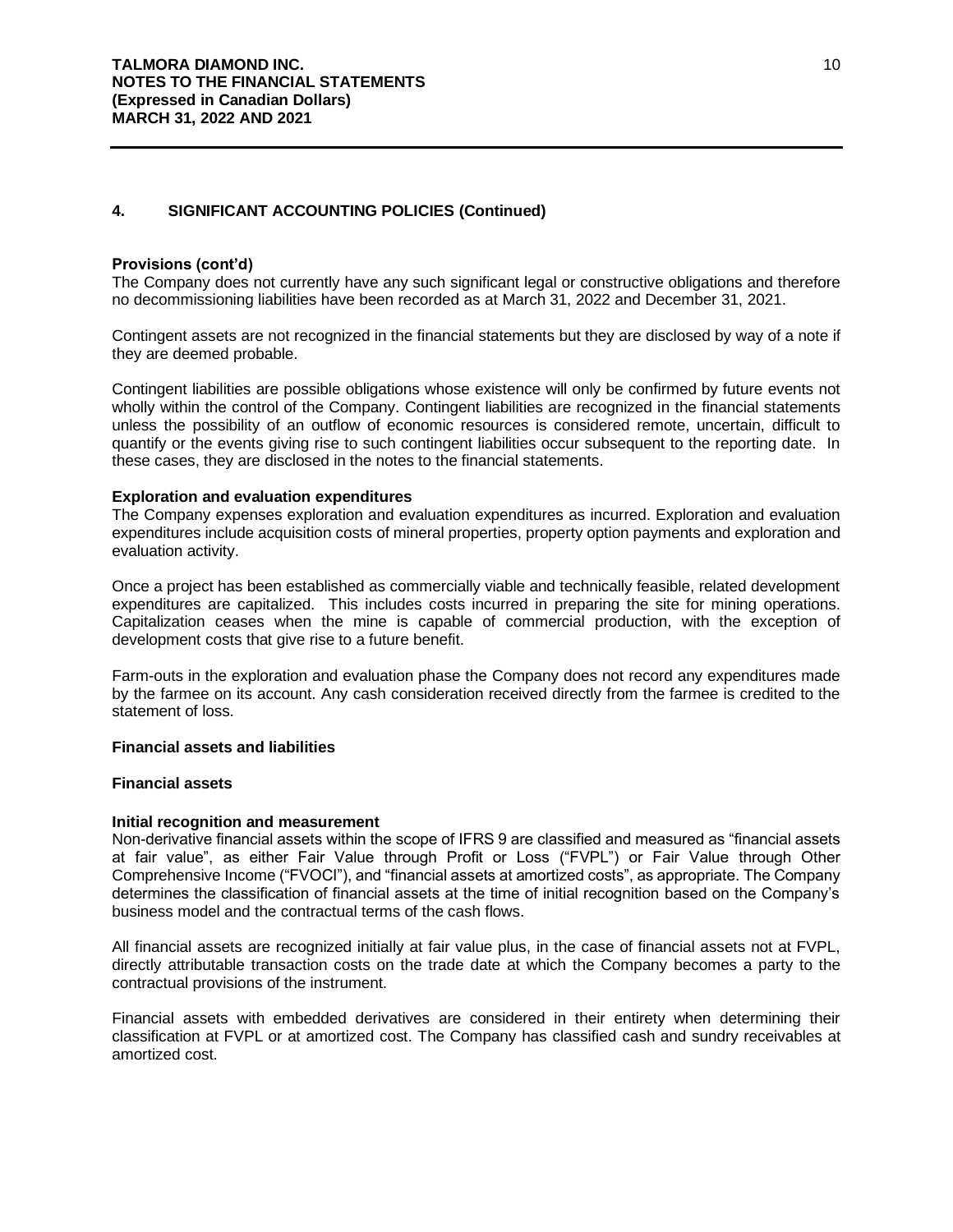#### **Subsequent measurement – financial assets at amortized cost**

After initial recognition, financial assets measured at amortized cost are subsequently measured at the end of each reporting period at amortized cost using the Effective Interest Rate ("EIR") method. Amortized cost is calculated by taking into account any discount or premium on acquisition and any fees or costs that are an integral part of the EIR. The EIR amortization is included in finance income in statement of (loss).

#### **Subsequent measurement – financial assets at FVPL**

Financial assets measured at FVPL include financial assets management intends to sell in the short term and any derivative financial instrument that is not designated as a hedging instrument in a hedge relationship. Financial assets measured at FVPL are carried at fair value in the statements of financial position with changes in fair value recognized in other income or expense in the statement of (loss). The

#### **Subsequent measurement – financial assets at FVOCI**

Financial assets measured at FVOCI are non-derivative financial assets that are not held for trading and the Company has made an irrevocable election at the time of initial recognition to measure the assets at FVOCI. The Company does not measure any financial assets at FVOCI.

After initial measurement, investments measured at FVOCI are subsequently measured at fair value with unrealized gains or losses recognized in other comprehensive income or loss in the financial statements of comprehensive (loss). When the investment is sold, the cumulative gain or loss remains in accumulated other comprehensive income or loss and is not reclassified to profit or loss.

Dividends from such investments are recognized in other income in the statements of (loss) when the right to receive payments is established.

#### **Derecognition**

A financial asset is derecognized when the contractual rights to the cash flows from the asset expire, or the Company no longer retains substantially all the risks and rewards of ownership.

#### **Impairment of financial assets**

The Company's only financial assets subject to impairment are sundry receivables, which are measured at amortized cost. The Company has elected to apply the simplified approach to impairment as permitted by IFRS 9, which requires the expected lifetime loss to be recognized at the time of initial recognition of the receivable. To measure estimated credit losses, sundry receivables have been grouped based on shared credit risk characteristics, including the number of days past due. An impairment loss is reversed in subsequent periods if the amount of the expected loss decreases and the decrease can be objectively related to an event occurring after the initial impairment was recognized.

#### **Financial liabilities**

## **Initial recognition and measurement**

Financial liabilities are measured at amortized cost, unless they are required to be measured at FVPL as is the case for held for trading or derivative instruments, or the Company has opted to measure the financial liability at FVPL. The Company's financial liabilities include accounts payable and accrued liabilities, which are measured at amortized cost. All financial liabilities are recognized initially at fair value and in the case of long-term debt, net of directly attributable transaction costs.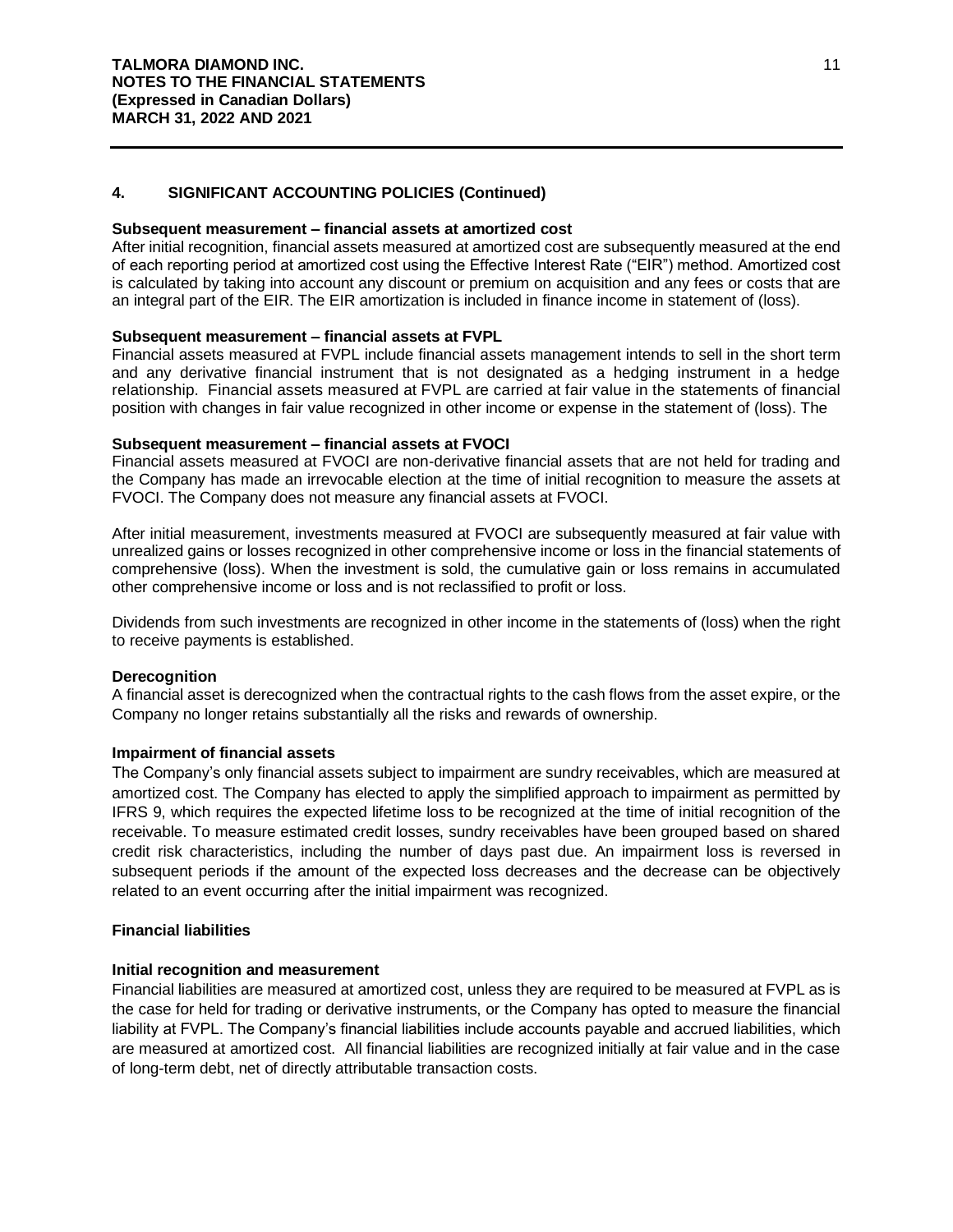## **Subsequent measurement – financial liabilities at amortized cost**

After initial recognition, financial liabilities measured at amortized cost are subsequently measured at the end of each reporting period at amortized cost using the EIR method. Amortized cost is calculated by taking into account any discount or premium on acquisition and any fees or costs that are an integral part of the EIR. The EIR amortization is included in finance cost in the statement of (loss).

## **Classification of financial instruments**

The following table shows the classification under IFRS 9 for the Company's financial instruments:

|                                          | <b>Classification</b> |
|------------------------------------------|-----------------------|
| Cash                                     | Amortized cost        |
| Sundry receivables                       | Amortized cost        |
| Accounts payable and accrued liabilities | Amortized cost        |

## **5. NEW AND FUTURE ACCOUNTING STANDARDS**

Certain pronouncements were issued by the IASB or the IFRIC that are mandatory for accounting periods commencing on January 1, 2021. Many are not applicable or do not have a significant impact to the Company and have been excluded.

Certain pronouncements were issued by the IASB or the IFRIC that are mandatory for accounting periods commencing on or after January 1, 2022. Many are not applicable or do not have a significant impact to the Company and have been excluded.

## **6. EXPLORATION AND EVALUATION EXPENDITURES**

The exploration and evaluation expenditures incurred by the Company are as follows:

|                                            | Three Months ended March 31, |           |
|--------------------------------------------|------------------------------|-----------|
|                                            | 2022                         | 2021      |
|                                            | \$                           | \$        |
| JV Permit                                  | 29,001                       | 0         |
| JV Admin-Conference                        | 88                           |           |
| Professional exploration fees              | 844                          | 2,456     |
| Licences and permits                       | 13,986                       | 60        |
|                                            | 43,919                       | 2,516     |
| Cumulative expenditures, beginning of year | 2,248,700                    | 2,243,953 |
| Cumulative expenditures, end of year       | 2,292,619                    | 2,246,469 |

As at March 31, 2022, the Company held prospecting permits in the Inuvialuit Settlement Region of the Northwest Territories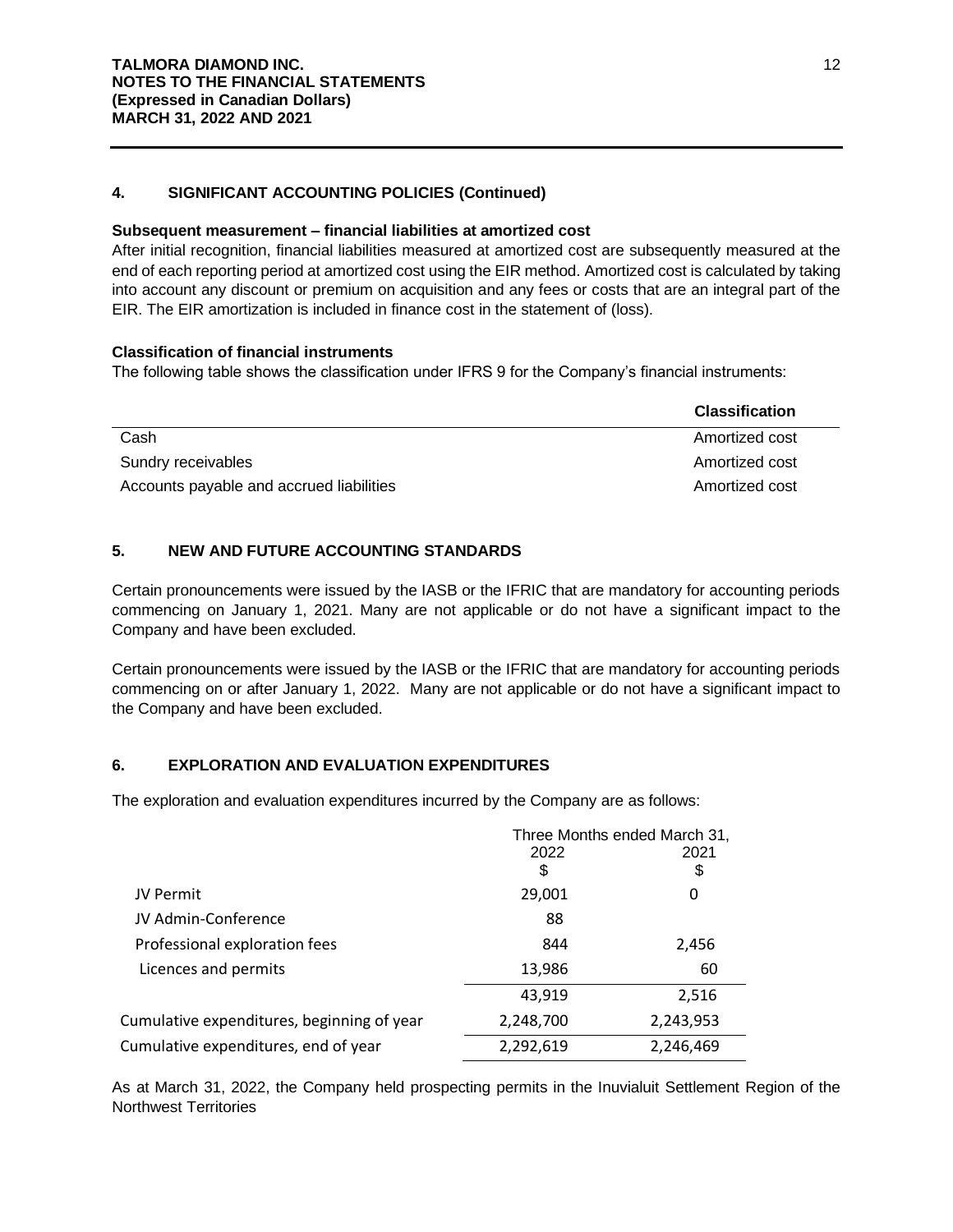## **6. EXPLORATION AND EVALUATION EXPENDITURES (Continued)**

The Crown owns both mineral and surface rights to the claim areas, the exploration and exploitation of which is governed by the Canada Mining Regulations. Prospecting permits, claims, mining leases and work permits are dealt with under these regulations. The Land Settlement Agreements deal with environmental matters, creates environmental agencies and related procedures, and provides the Inuvialuit and Sahtu with equal representation on the agencies. Those who conduct economic activity in the region require their approval.

## Olivut Option

On July 6, 2018, Talmora signed an agreement with Olivut Resources Ltd. ("Olivut") that gave Olivut the option to earn a 50% interest in one of Talmora's permits and certain other lands by spending \$1.2 million over a two-year period and making a cash payment to Talmora of \$200,000. Exercise of the option would result in the formation of a Joint Venture to continue exploration of the jointly owned property. Talmora will continue to explore the remainder of the Horton property of which it owns 100%.

Olivut made the cash payment of \$200,000 on July 19, 2018. On July 6, 2020, Olivut exercised its option. Olivut has prepared and submitted to Talmora the comprehensive report inclusive of all results and expenses of the work undertaken by Olivut during the option period. The Company and Talmora have not yet entered into a new formal joint venture company structure as contemplated in the Option Agreement.

## **7. SHARE CAPITAL**

## **Authorized**

The authorized share capital consists of an unlimited number of common shares. The common shares do not have a par value. All issued shares are fully paid.

| <b>Common shares issued</b>                   | <b>Number</b> | Amount <sup>*</sup> |
|-----------------------------------------------|---------------|---------------------|
|                                               | #             | S                   |
| Balance, December 31, 2020                    | 71,682,801    | 3.344.557           |
| Options exercised (i)                         | 1,000,000     | 69,929*             |
| Balance, March 31, 2021 and December 31, 2021 | 72,682,801    | 3.414.486           |
| Options exercised (ii)                        | 1.000.000     | 69,667*             |
| Balance, March 31, 2021                       | 73.682.801    | 3.484.153           |

\*(i) On March 9, 2021, a director exercised 1,000,000 options at \$0.05 netting the Company \$50,000.

\*(ii) On January 13, 2022, a director exercised 1,000,000 options at \$0.05 netting the Company \$50,000. \* Amount for common shares issued on exercise of options includes an amount related to share-based payment reserve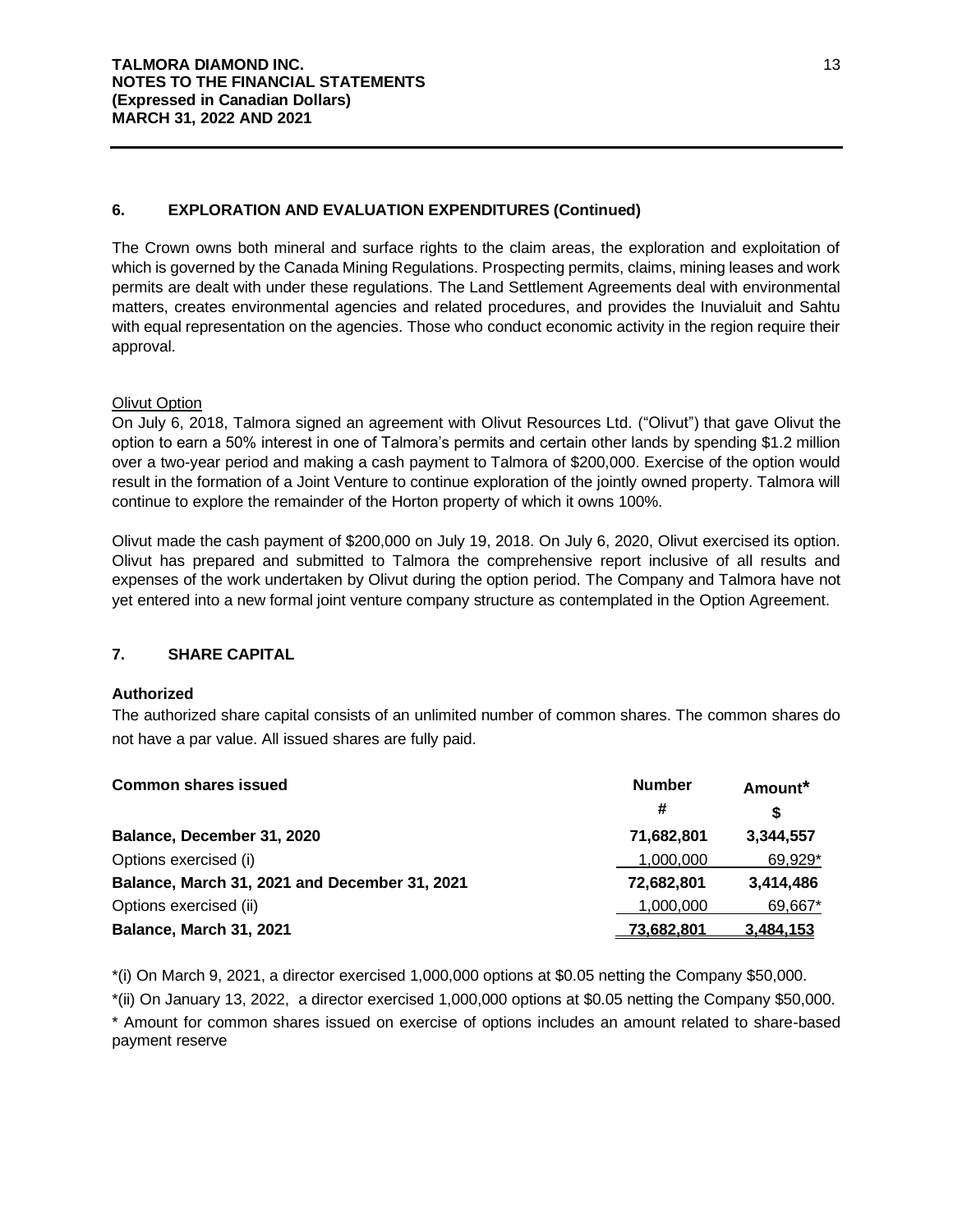## **8. STOCK OPTIONS AND SHARE-BASED PAYMENT RESERVE**

The Company has a stock option plan under which officers, directors, employees, and consultants of the Company are eligible to receive stock options. The aggregate number of shares to be issued upon exercise of all options granted under the plan may not exceed 10% of the outstanding shares of the Company. Options granted under the plan generally have a term of five years and vest at terms to be determined by the directors at the time of grant. The exercise price of each option is fixed by the board of directors but shall not be less than the price permitted by any stock exchange on which the Company's common shares may be listed which is generally the trading price of the Company's stock at or about the grant date of the options.

A summary of changes in stock options is as follows:

|                              | Options     | Weighted<br>Average<br><b>Exercise Price</b> |
|------------------------------|-------------|----------------------------------------------|
|                              | #           | \$                                           |
| Balance, December 31, 2019   | 5,881,000   | 0.05                                         |
| Exercised, July 7, 2020      | (1,028,000) | (0.05)                                       |
| Expired, September 30, 2020  | (421,000)   | (0.05)                                       |
| Exercised, December 15, 2020 | (250,000)   | (0.05)                                       |
| Granted, December 29, 2020   | 2,700,000   | 0.05                                         |
| Balance, December 31, 2020   | 6,882,000   | 0.05                                         |
| Exercised, March 9, 2021     | (1,000,000) | (0.05)                                       |
| Expired December 16, 2021    | (1,250,000) | (0.05)                                       |
| Granted, December 16, 2021   | 1,500,000   | 0.05                                         |
| Balance, December 31, 2021   | 6,132,000   | 0.06                                         |
| Exercised, January 13, 2022  | (1,000,000) | (0.05)                                       |
| Balance March 31, 2022       | 5,132,000   | 0.05                                         |

As at March 31, 2022, the following options were issued and outstanding:

| Options<br>Granted<br># | Options<br>Exercisable<br># | Exercise<br>Price<br>\$ | <b>Expiry Date</b> | Remaining<br>Contractual<br>Life (years) | Value<br>\$ |  |
|-------------------------|-----------------------------|-------------------------|--------------------|------------------------------------------|-------------|--|
| 1,432,000               | 1,432,000                   | 0.05                    | November 28, 2022  | 0.66                                     | 6.996       |  |
| 1,500,000               | 1,500,000                   | 0.05                    | August 31, 2023    | 1.42                                     | 36,825      |  |
| 1,700,000               | 1,700,000                   | 0.05                    | December 29, 2025  | 3.75                                     | 33,880      |  |
| 500,000                 | 500,000                     | 0.05                    | December 16, 2026  | 4.71                                     | 9,833       |  |
| 5,132,000               | 5,132,000                   | 0.05                    |                    | 2.30                                     | 87,534      |  |
|                         |                             |                         |                    |                                          |             |  |

On December 16, 2021, the Company granted 1,500,000 stock options to directors, officers and consultants at \$0.05 until December 16, 2026. The stock options were assigned a value of \$29,500 or approximately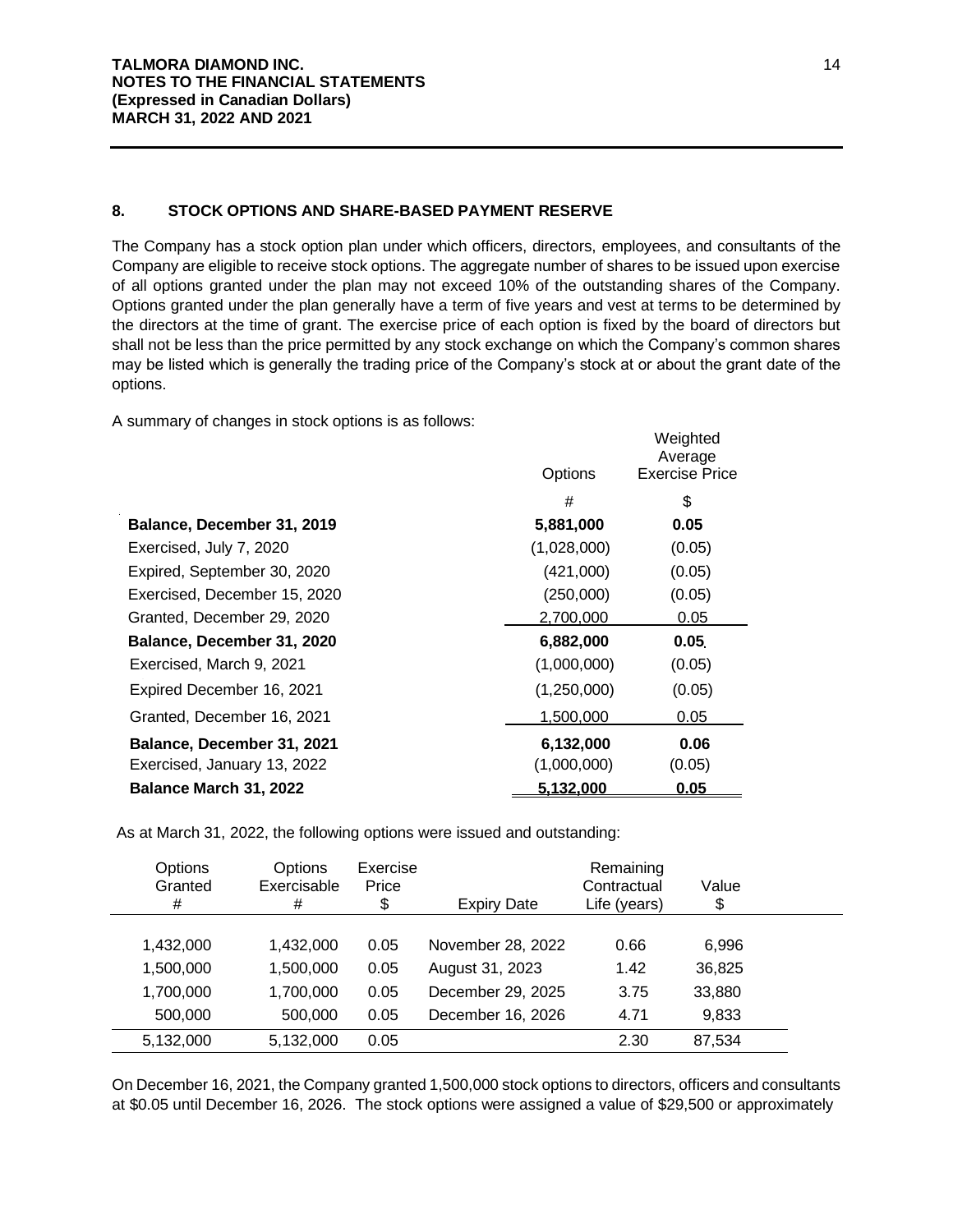## **8. STOCK OPTIONS AND SHARE-BASED PAYMENT RESERVE (Continued)**

\$0.02 per share using the Black-Scholes option pricing model with the following assumptions: expected dividend yield of 0%; expected volatility of 228%; share price of \$0.02, risk free interest rate of 1.19%, and an expected life of 5 years.

The weighted average exercise price of options outstanding and exercisable at March 31, 2022 is \$0.05 (2021 - \$0.05). The options outstanding and exercisable as at March 31, 2022 have a weighted average remaining contractual life 2.30 years (2021 – 2.94 years).

The weighted average exercise price of options outstanding and exercisable at December 31, 2021 is \$0.05 (2020- \$0.05). The options outstanding and exercisable as at December 31, 2021 have a weighted average remaining contractual life 2.94 years (2020 – 3.14 years).

## **9. CAPITAL MANAGEMENT**

When managing capital, the Company's objective is to ensure the entity continues as a going concern as well as to maintain appropriate returns to shareholders and benefits for other stakeholders. Management adjusts the capital structure as necessary, in order to support the acquisition, exploration and development of its projects. The Board of Directors does not establish criteria for quantitative return on capital for management, but rather relies on the expertise of the Company's management to sustain future development of the business.

The Company considers its capital to be equity, which comprises share capital and share-based payment reserve. The properties in which the Company currently has an interest are at the exploration stage; as such, the Company is dependent on external financing to fund its activities. In order to carry out the planned project related development activities and pay for exploration and administrative costs, the Company will spend its existing working capital and plans to raise additional funds as needed.

The Company will continue to assess new properties and seek to acquire an interest in additional properties if it feels there is sufficient geologic or economic potential and if it has adequate financial resources to do so.

Management reviews its capital management approach on an ongoing basis and believes that this approach, given the relative size of the Company, is appropriate. There was no change to the Company's approach to capital management during the years ended December 31, 2021 and 2020. The Company is not subject to any capital requirements imposed by a lending institution or regulatory body.

## **10. FINANCIAL INSTRUMENTS AND FINANCIAL RISK MANAGEMENT**

## **Categories of financial instruments and fair value measurement**

The Company defines fair value as the price that would be received to sell an asset or paid to transfer a liability in an arm's length transaction between market participants at the measurement date. When appropriate, the Company adjusts the valuation models to incorporate a measure of credit risk.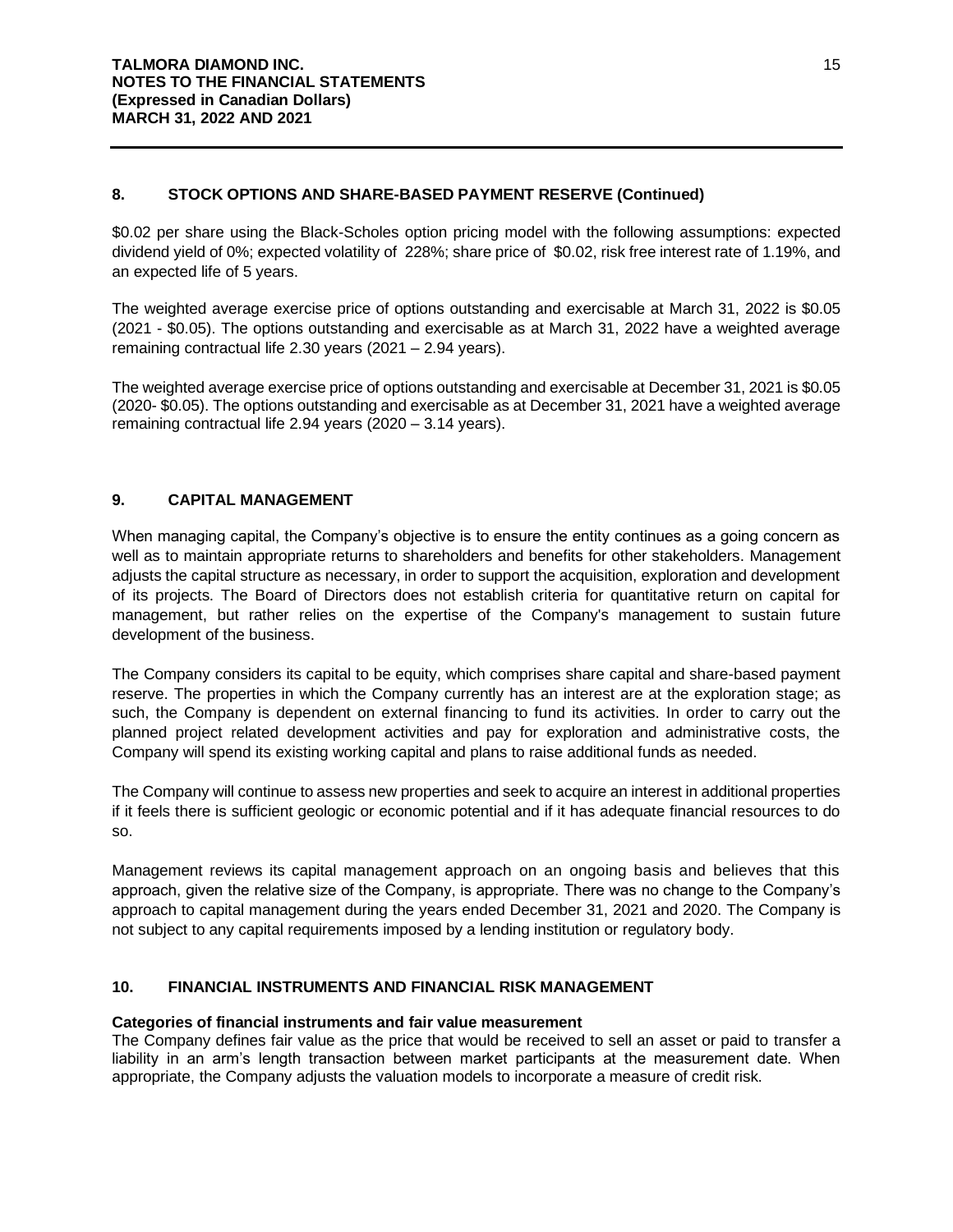## **10. FINANCIAL INSTRUMENTS AND FINANCIAL RISK MANAGEMENT (Continued)**

The Company classifies its fair value measurements using a fair value hierarchy that reflects the significance of the inputs used in making the measurements. The fair value hierarchy has the following levels:

- Level 1 fair value measurements are those derived from quoted prices (unadjusted) in active market for identical assets or liabilities.
- Level 2 fair value measurements are those derived from inputs other than quoted prices included within Level 1 that are observable for the asset or liability, either directly (i.e., as prices) or indirectly (i.e., derived from prices).
- Level 3 fair value measurements are those derived from valuation techniques that include inputs for the asset or liability that are not based on observable market data (unobservable inputs). The Company does not have any Level 3 financial instruments.

The Company did not have any financial instruments carried at fair value as at December 31, 2021 and 2020.

The carrying values of the Company's financial assets and financial liabilities approximate fair values given their short-term nature.

The Company is exposed to a variety of financial risks: credit risk, liquidity risk, property risk, and market risk, including price risk, interest rate and currency risk, as explained below. Risk management is carried out by the Company's management team with guidance from the Audit Committee and the Board of Directors. There were no changes in the Company's policies and procedures for managing risk during the years ended December 31, 2021 and December 31, 2020.

## **Liquidity Risk**

The Company's approach to managing liquidity risk is to ensure that it will have sufficient liquidity to meet liabilities when due. As a March 31, 2022, the Company had cash of \$21,610 (2021- \$43,495) to settle current liabilities of \$35,098 (2021 - \$NIL).

## **Credit Risk**

The Company has no significant concentration of credit risk arising from operations. Cash equivalents, when applicable, consist of guaranteed investment certificates, which are invested with reputable financial institutions, from which management believes the risk of loss to be remote. Management believes that the credit risk is remote.

## **Market Risk**

## *(a) Interest Rate Risk*

The Company's current policy is to invest excess cash in investment-grade short-term deposit certificates issued by its banking institutions. The Company periodically monitors the investments it makes and is satisfied with the credit ratings of its banks. Currently, the Company does not hedge against interest rate risk.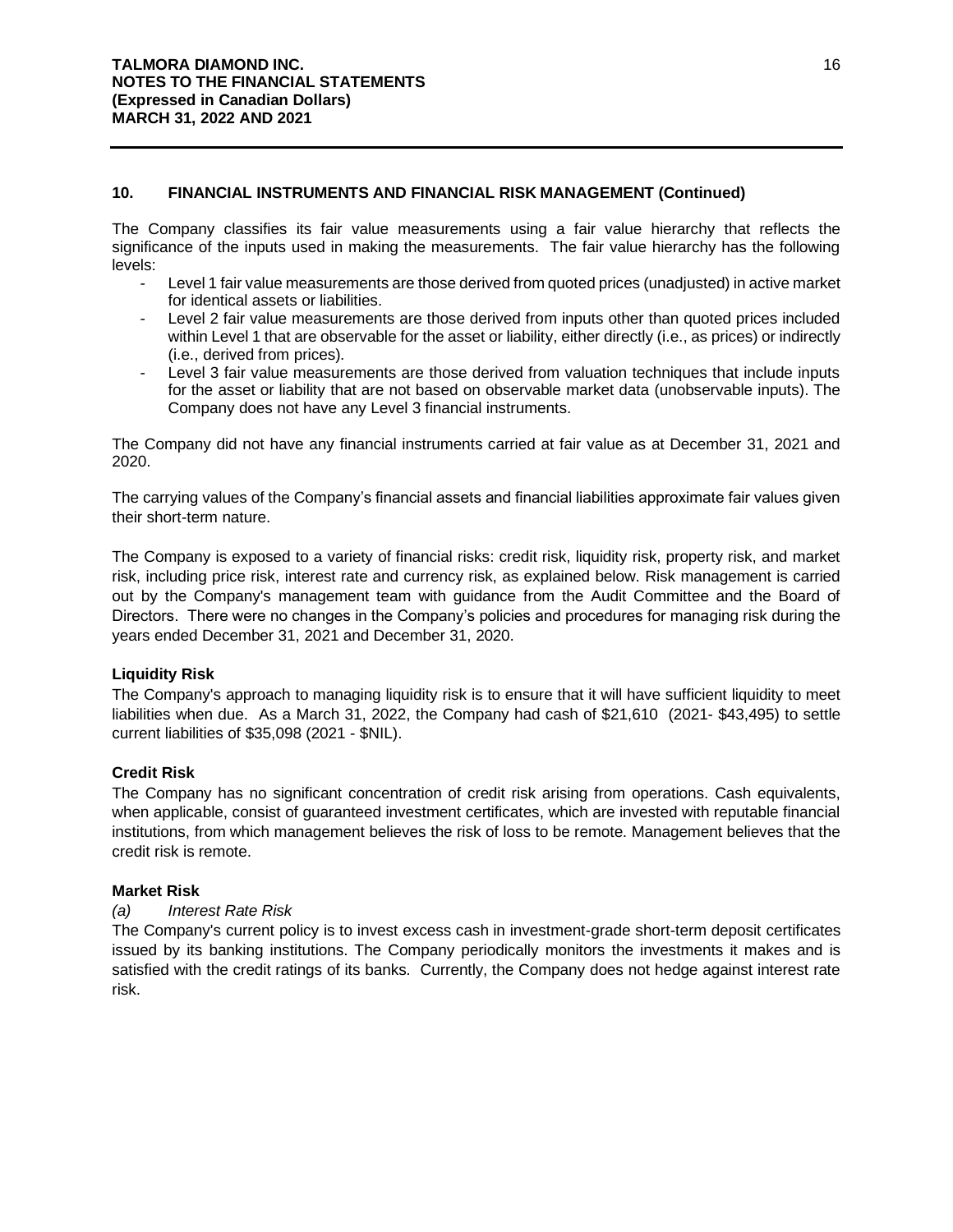## **10. FINANCIAL INSTRUMENTS AND FINANCIAL RISK MANAGEMENT (Continued)**

## (*b) Foreign Currency Risk*

The Company's functional currency is the Canadian dollar and major purchases are transacted in Canadian dollars. Management believes the foreign exchange risk derived from currency conversions is negligible and therefore does not hedge its foreign exchange risk. The Company does not hold balances in foreign currencies to give rise to exposure to foreign exchange risk.

## *(c) Price Risk*

The Company is exposed to price risk with respect to diamond prices. The Company closely monitors diamond prices to determine the appropriate course of action to be taken by the Company. As the Company's mineral properties are in the exploration stage and do not contain any mineral resources or mineral reserves, the Company does not hedge against price risk.

## **Property Risk**

The Company's significant mineral exploration property is the Horton River property. Unless the Company acquires or develops additional significant properties, the Company will be solely dependent upon the Horton River property. If no additional mineral exploration properties are acquired by the Company, any material development affecting the Horton River property could have a material effect on the Company's financial condition and results of operations.

## **Sensitivity Analysis**

The Company does not anticipate any material fluctuations in its financial assets and liabilities as a result of changes in interest or foreign currency rates.

## **11. RELATED PARTY DISCLOSURES**

Related parties include officers and members of the Board of Directors, close family members and enterprises that are controlled by these individuals as well as certain persons performing similar functions.

In accordance with IAS 24, key management personnel are those persons having authority and responsibility for planning, directing and controlling the activities of the Company directly or indirectly, including any directors (executive and non-executive) of the Company. Remuneration of directors and key management of the Company was as follows:

key management of the Company was as follows:

|                                               | Three months ended March 31 |       |  |
|-----------------------------------------------|-----------------------------|-------|--|
|                                               | 2022                        | 2021  |  |
|                                               | ß.                          |       |  |
| Salaries and benefits<br>Share-based payments | 7.381                       | 5.812 |  |

For the March 31, 2022 quarter, the total exploration and evaluation expenditures included in salaries and benefits in the above table was \$NIL (2021 - \$2,456). The balance of \$7,381 (2021 – \$3.358) was charged to administration expense. The remuneration of directors and key executives is determined by the remuneration committee having regard to the performance of individuals and market trends.